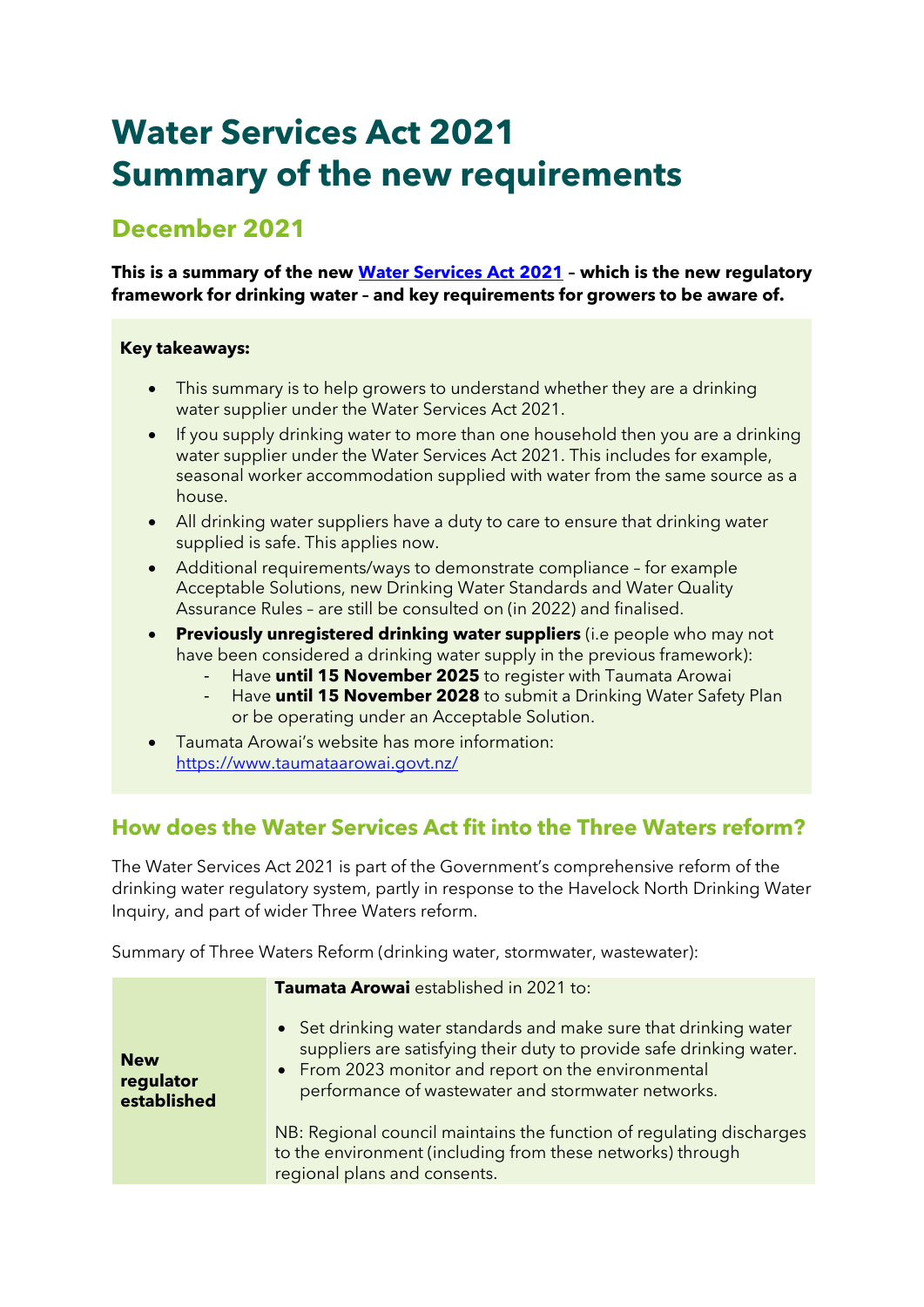| <b>Regulatory</b><br>changes                      | <b>Water Services Act 2021</b> Sets out the functions of Taumata<br>Arowai and, the focus of this summary - duties for drinking water<br>suppliers.                    |
|---------------------------------------------------|------------------------------------------------------------------------------------------------------------------------------------------------------------------------|
|                                                   | <b>Review of the National Environmental Standards for Sources of</b><br><b>Human Drinking Water</b> - this sits under the RMA and is about<br>source water protection. |
| <b>Reform to</b><br>water<br>delivery<br>services | Proposals to shift local authority water delivery functions to new<br>water entities.                                                                                  |

# **The Water Services Act 2021 commenced 15 November 2021**

The Water Services Act 2021 became law on 4 October 2021 and 'commenced' 15 November 2021. The requirements on drinking water suppliers are phased in over the next seven years.

The Act replaces the drinking water regime that was set out in Part 2A of the Health Act 1956 – Taumata Arowai has taken over from the Ministry of Health as the drinking water regulator in the new framework.

# **Who is a drinking water supplier?**

### **If you supply drinking water to more than one household then you are a drinking water supplier under the Water Services Act 2021.**

A drinking water supplier [\(section 8\)](https://www.legislation.govt.nz/act/public/2021/0036/latest/LMS374663.html), is a person who supplies drinking water through a drinking water supply. It includes:

- A person who ought reasonably know that the water they are supplying is or will be used as drinking water
- The owner and operator of a drinking water supply
- A person who supplies drinking water to another drinking water supplier

But does not include domestic self-suppliers, or unplanned temporary supply of water.

A **domestic self-supply** means a stand-alone domestic dwelling that has its own supply of drinking water. Domestic dwelling is defined in [section 10](https://www.legislation.govt.nz/act/public/2021/0036/latest/LMS374671.html) and there is some examples provided in the Act.

The Act does provide for **temporary supply of drinking water** [\(section](https://www.legislation.govt.nz/act/public/2021/0036/latest/LMS374710.html?search=sw_096be8ed81b70fa5_temporary_25_se&p=1&sr=2) 34) from an unregistered drinking water supply when the usual supply has failed, is unsafe to drink, or that person cannot reasonably access a sufficient amount of drinking water from a registered drinking water supplier.

- In this situation, the supplier must comply with the duty to supply safe drinking water and met drinking water standards as far as reasonably practicable and must notify Taumata Arowai of the arrangement.
- If the duration of this exceeds 60 days in any 12-month period, the requirements of the Act (e.g. registration) start to kick in.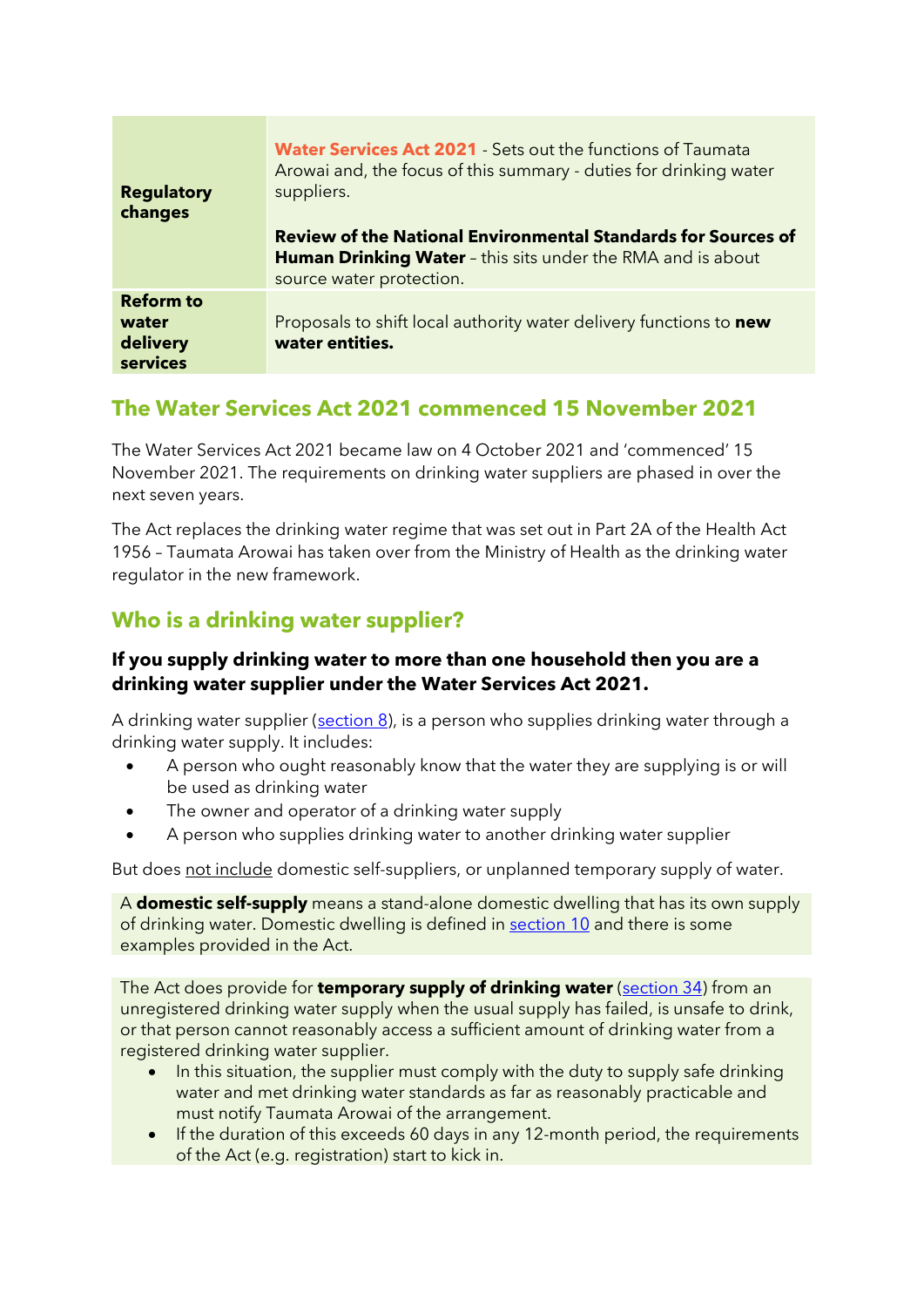### **What is 'drinking water'?**

[Section 6](https://www.legislation.govt.nz/act/public/2021/0036/latest/LMS374659.html?search=sw_096be8ed81b70fa5_temporary_25_se&p=1) of the Act explains the meaning of 'drinking water'. Essentially, it includes any water used for human consumption, oral hygiene, preparing food/drink for human consumption, washing utensils used for eating or drinking, or water used for preparing, serving, or storing food or drink for human consumption.

However there are some **exclusions:** notably, bottled water (from a food business regulated under the Food Act 2014), and **water use that is regulated under the Food Act 2014**, the Animal Products Act 1999, or the Wine Act 2003. The Act provides the following example: Water that is used for washing potatoes by a horticultural business, where the use is regulated under the Food Act 2014, is not drinking water.

# **Examples of who is/isn't a drinking water supplier:**

| <b>Example:</b>                                                                                                                              | <b>Drinking water supplier?</b>                                                                                                                                                                                                                                                                                                                         |
|----------------------------------------------------------------------------------------------------------------------------------------------|---------------------------------------------------------------------------------------------------------------------------------------------------------------------------------------------------------------------------------------------------------------------------------------------------------------------------------------------------------|
| A single property with tenants on a<br>lease that is supplied by a rainwater<br>tank.                                                        | Not a drinking water supplier. This example<br>is listed in the Act as an example of a<br>domestic self-supply.                                                                                                                                                                                                                                         |
| A grower has their own water supply<br>(e.g., bore) that supplies their house<br>only.                                                       | Not a drinking water supplier, this is a<br>domestic self-supply.                                                                                                                                                                                                                                                                                       |
| A grower has their own water supply<br>(e.g., bore) that supplies their own<br>house and also is used on-farm for<br>irrigation.             | Not a drinking water supplier, this is a<br>domestic self-supply, provided the irrigation<br>water is not used for a drinking water<br>purpose.                                                                                                                                                                                                         |
| A grower has a source of water (e.g<br>bore, rainwater) that supplies<br>farm/orchard buildings which staff<br>drink from (e.g. staff room). | The grower is a drinking water supplier<br>because a packhouse does not fit the<br>definition of a 'domestic dwelling' and water<br>is being used for drinking.                                                                                                                                                                                         |
| Two or more properties (for domestic<br>supply) share water supply from the<br>same supply/abstraction point (e.g.<br>bore)                  | <b>Drinking water supplier*</b> - because these<br>are not a 'self-supply' (unless this is only a<br>unplanned temporary supply - refer above).<br>* Whoever has effective control of the<br>drinking water supply would be the drinking<br>water supplier. This is not necessarily the<br>house with the supply on its property.<br>(Section 12, WSA). |
| Seasonal worker accommodation<br>supplied with water that is from the<br>same source as a house.                                             | The grower is a drinking water supplier<br>because this is not a 'domestic self supply'.                                                                                                                                                                                                                                                                |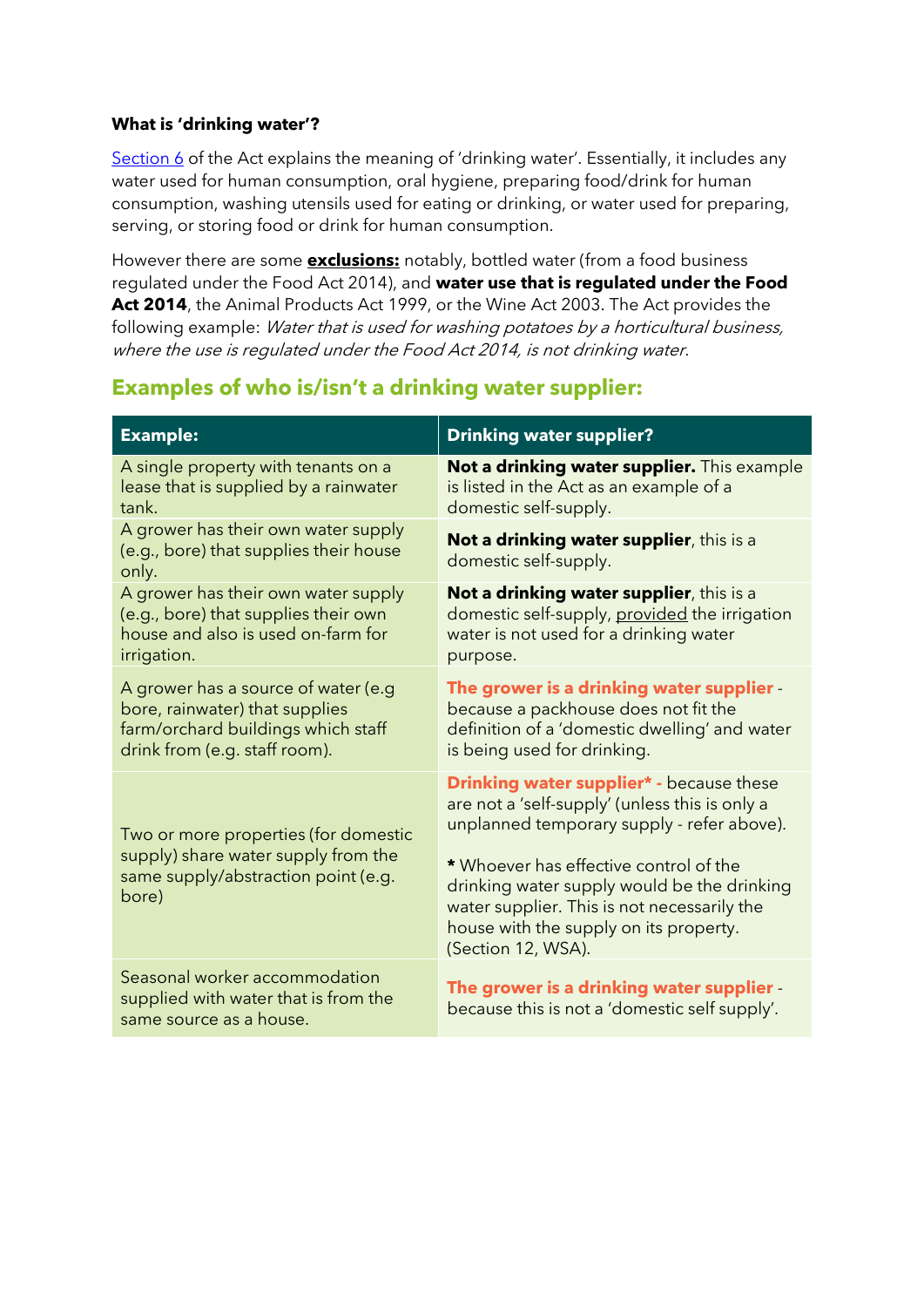| Seasonal worker accommodation on it's<br>own water source (i.e rainwater tank)                                                                                  | A domestic self-supply if the<br>accommodation is occupied by one<br>'household unit' and is not a boarding house<br>or hostel.<br>Note: The term' household unit' is defined has the<br>meaning given to it by section 7 of the Building<br>Act 2004.<br>Otherwise a drinking water supplier. |
|-----------------------------------------------------------------------------------------------------------------------------------------------------------------|------------------------------------------------------------------------------------------------------------------------------------------------------------------------------------------------------------------------------------------------------------------------------------------------|
| Packhouse is supplied by a bore or<br>surface water take, that is independent<br>of a domestic supply, and is used only<br>for washing vegetables.              | <b>Not a drinking water supplier</b> - The Food<br>Act 2014 applies to water used in commercial<br>food preparation (Section 6, WSA).                                                                                                                                                          |
| Packhouse is supplied by a bore or<br>surface water take, that is independent<br>of a domestic supply, and is used only<br>for washing vegetables and drinking. | Owner/operator of the packhouse is a not a<br>drinking water supplier if they are<br>regulated by the Food Act 2016 and required<br>to have met equivalent requirements to<br>ensure the water is safe to drink.                                                                               |
| An irrigation scheme that supplies<br>water that is used for drinking water                                                                                     | The irrigation scheme is a drinking water<br>supplier.<br>(Note: The draft Drinking Water Acceptable<br>Solution for Rural Agricultural Water Supplies<br>may be relevant.)                                                                                                                    |

### **What are the duties of a drinking water supplier?**

### **Drinking water suppliers have a duty to care to ensure that drinking water supplied is safe. This applies to all drinking water suppliers now.**

There are 'phase-in' timeframes for registering with Taumata Arowai and submitting a drinking water safety plan (or complying with an acceptable solution) – depending on whether you were a registered drinking water supplier (that is, registered with the Ministry of Health under the previous framework prior to 14 November 2021) or unregistered. This time will enable Taumata Arowai work with small suppliers to understand their needs and circumstances to ensure solutions are fit for purpose.

### **SUMMARY OF KEY REQUIREMENTS FOR DRINKING WATER SUPPLIERS:**

### **Ensure that the drinking water supplied is safe.**

- The meaning of 'safe' is set out in [section 7](https://www.legislation.govt.nz/act/public/2021/0036/latest/LMS374661.html) of the Act.
- The steps that need to be taken if drinking water is (or may be) unsafe are set out in [section 21](https://www.legislation.govt.nz/act/public/2021/0036/latest/LMS374692.html) of the Act, it includes taking immediate action to ensure public health is protected and notifying Taumata Arowai.

### **Comply with drinking water standards**.

- Taumata Arowai will be consulting on new Drinking Water Standards and Aesthetic Standards in 2020.
- In the meantime, the [Drinking-water Standards for New Zealand 2005](https://www.taumataarowai.govt.nz/for-water-suppliers/current-drinking-water-standards/) continue to apply.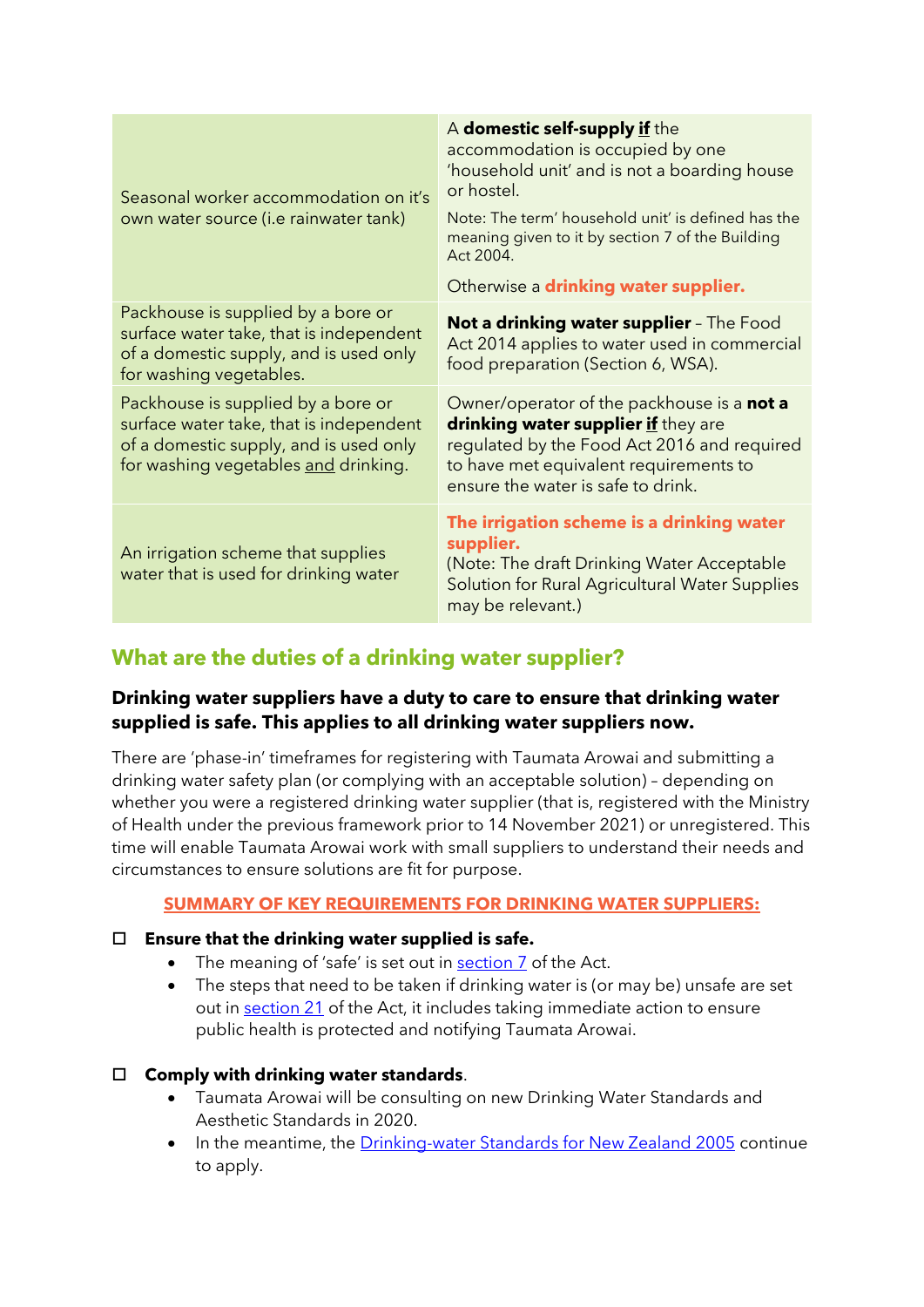### **Register with Taumata Arowai within the timeframe set out below:**

- Registration is via Hinekōrako (an online self-service portal), this is free. Registration must be renewed annually.
- New supplies of drinking water (i.e started supplying drinking water post 15 November 2021) are required to register before supplying water.

| Drinking water supplies who were registered<br>with the Ministry of Health under the previous<br>framework. | This is carried over - considered to be<br>registered under the WSA.  |
|-------------------------------------------------------------------------------------------------------------|-----------------------------------------------------------------------|
| Existing unregistered drinking water suppliers                                                              | Must register by 15 November 2025<br>(Except 2022 for water carriers) |

 Have a **drinking water safety plan (DWSP) OR comply with an applicable Acceptable Solution** within the timeframe set out below:

| Drinking water supplies who were registered<br>with the Ministry of Health under the previous<br>framework. | By 15 November 2022                                  |
|-------------------------------------------------------------------------------------------------------------|------------------------------------------------------|
| Existing unregistered water carriers                                                                        |                                                      |
| Existing unregistered drinking water suppliers                                                              | By 15 November 2028                                  |
| New supplies of drinking water                                                                              | Required to supply a DWSP before<br>supplying water. |

#### **What is an 'Acceptable Solution'?**

An acceptable solution is a 'ready-made' option for complying with the Water Services Act – it sets out things you must do to meet the requirements of the Act. They will set out design, monitoring and treatment requirements.

If you apply an acceptable solution (in its entirety), it means that a drinking water supplier:

- Does not have to prepare and lodge a Drinking Water Safety Plan.
- Does not have to comply with the sections of the Act relating to aesthetic values (s24), backflow (s27), or the Water Quality Assurance Rules (s48).

Acceptable solutions are specific to particular supply types/situations.

There are three draft acceptable solutions on Taumata Arowai website, which will be consulted on in early 2022:

- Draft Acceptable Solution for Roof Water Supplies
- Draft Acceptable Solution for Spring and Bore Drinking Water Supplies
- Draft Acceptable Solution for Rural Agricultural Water Supplies

Find out more [here.](https://www.taumataarowai.govt.nz/for-water-suppliers/new-compliance-rules-and-standards-2/)

- Comply with **notification requirements** to Taumata Arowai and those affected, including:
	- When water is or may be unsafe, or does not comply with drinking water standards, or a notifiable risk or hazard exists.
	- If the suppliers ability to maintain sufficient quantity is at imminent risk, or intent to cease or limit supply.